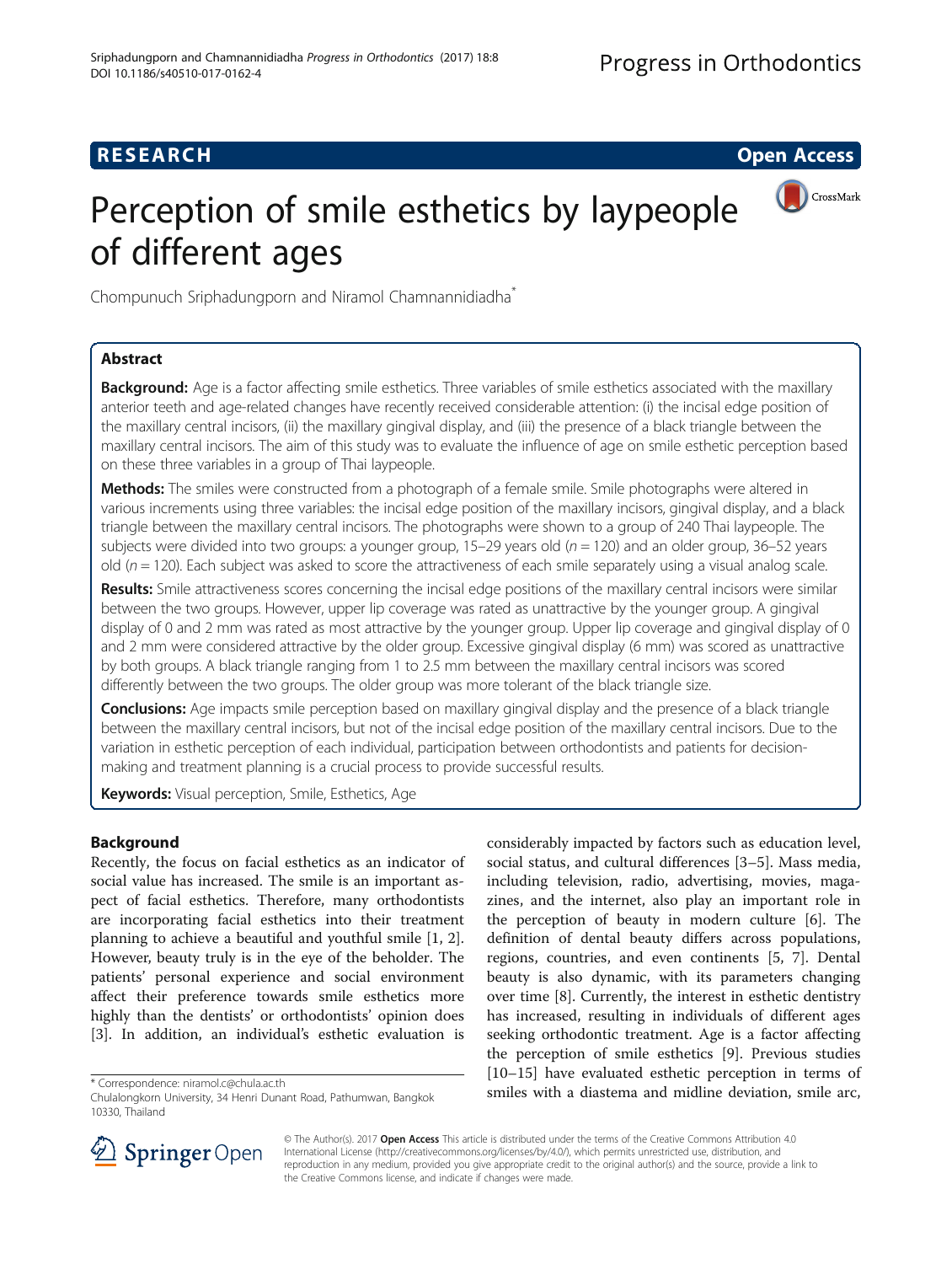missing teeth, buccal corridor, and gummy smile in different age groups. The results of most studies [[10](#page-6-0)–[13](#page-7-0)] suggested that there were dissimilar perceptions in different age ranges due to evolving attitudes, lifestyles, and opinions. The maxillary anterior teeth are a key esthetic component of a smile [\[16](#page-7-0)]. Three variables of smile esthetics associated with the maxillary anterior teeth and age-related changes have recently received considerable attention: the incisal edge position of the maxillary central incisors [\[17](#page-7-0)–[19\]](#page-7-0), the maxillary gingival display [[20](#page-7-0)–[23](#page-7-0)], and the presence of a black triangle between the maxillary central incisors [[24](#page-7-0)–[26\]](#page-7-0). As people grow older, these variables can change and may affect smile esthetics. Orthodontists have become increasingly aware of the soft tissue esthetics resulting from treatment and satisfying the patient's perception of an esthetic outcome [[27\]](#page-7-0). Esthetic treatment planning starts with the position of the maxillary central incisors [\[28](#page-7-0)]. The first step in esthetic orthodontic treatment planning is always establishing the vertical position of the maxillary incisors when smiling [\[29](#page-7-0)]. The vertical position of the maxillary incisor has great impact on smile esthetics through the smile arc, which been noted by many investigators [[14, 29](#page-7-0)–[32](#page-7-0)]. As a person ages, their smile arc curvature tends to flatten and with worn dentition, a reverse smile arc can develop [[33](#page-7-0), [34\]](#page-7-0). Studies have found that the orthodontists' perceptions and preferences in smile esthetics do not always correlate with those of the patients [\[19, 35](#page-7-0)]. However, there was also a study showing similar preferences in esthetics between orthodontists and patients [[31](#page-7-0)]. Therefore, having a thorough knowledge in the perception of this variable may guide orthodontists in preparing an appropriate treatment plan.

Another feature contributing to smile esthetics is the gingival display. Evaluating the amount gingival display in the esthetic zone is crucial [\[29\]](#page-7-0). The optimal correlation of the upper lip to the maxillary incisors and gingiva on smiling differed significantly between orthodontists and patients. One ideal upper lip position determined by some studies is for the lower margin of the upper lip to align evenly with the gingival margin of the maxillary central incisors [\[36, 37\]](#page-7-0). However, other studies found that some degree of maxillary incisor visibility together with some gingival display is more attractive compared with a complete lack of gingival display or partial tooth coverage by the upper lip [[16, 38\]](#page-7-0). Upper lip coverage tends to increase with age due to lip sagging [\[39\]](#page-7-0), and therefore, the percentage of gummy smiles may be higher among younger age groups and lower among older adults. Studies of laypeople's perspectives found a wide range of acceptable gingival display with a maximum of 4 mm of the gingival display and maximum of 4.5 mm of lip coverage, whereas from orthodontists' point of view, the acceptable range was 0–2 mm [[14](#page-7-0), [32](#page-7-0), [38, 40, 41](#page-7-0)]. Based on these findings,

it is an important error if orthodontists believe that the patients' esthetic preferences are the same as theirs.

Another parameter affecting the perception of an esthetic smile is the presence of black triangle, which arises from decreased papilla length at the contact point between the central incisors [\[42](#page-7-0)], resulting in the embrasure cervical to the interproximal contact not being filled by gingival tissue [[43\]](#page-7-0). Anatomically, this is a minor issue; however, from an esthetic viewpoint, this small space is of great importance, especially in the anterior teeth, because it is quite visible when smiling [[44](#page-7-0), [45](#page-7-0)]. A space between the incisors due to loss of the interdental papilla and bone is more common in adult patients [[46](#page-7-0)], occurring in more than 1/3 of adults [[47](#page-7-0)]. Moreover, this space is also common in post-orthodontic treatment, found in 38 and 42% of adult [[47](#page-7-0)] and adolescent [[42\]](#page-7-0) patients, respectively. Understanding a patient's preference prior to commencing therapy may help in developing an appropriate treatment plan and successful result.

Previous studies [\[10](#page-6-0)–[15\]](#page-7-0) found disparate results when evaluating the relationship between age and smile perception in various aspects such as smile arc, gingival display, midline diastema, missing teeth, and a black triangle between the maxillary central incisor and buccal corridor. Lacerda-Santos et al. [[12](#page-6-0)] compared the smile attractiveness of the various sized buccal corridors between groups of individuals in different age ranges. Laypeople over 65 years old were found to be less critical when evaluating the different smile images compared with the younger group. In addition, Gerritsen et al. [[13\]](#page-7-0) found that Tanzanian subjects over 45 years old were less dissatisfied with missing maxillary teeth compared with those lower than 45 years old. In contrast, Gracco et al. [\[15](#page-7-0)] found that there was no significant difference in assessment of the esthetic value of the buccal corridor on smile perception between age groups. Another feature related with smile perception is the black triangle. The presence of a black space between the maxillary central incisors was considered more attractive by the older group compared with the younger group [\[11](#page-6-0)]. When assessing gingival display by Mokhtar et al. [\[10](#page-6-0)], the older group (over 40 years old) was less tolerant than the younger group. Moreover, the presence of a diastema was more accepted in older group than younger group. In contrast, a study [\[14](#page-7-0)] considering the influence of the smile arc in conjunction with gingival display on smile attractiveness found that age had no effect on esthetic perception.

The majority of these studies [[10](#page-6-0)–[13](#page-7-0)] found a relationship between age groups and the perception of a smile. However, the influence of age on smile perception remains unresolved [[10](#page-6-0)–[12](#page-6-0), [14](#page-7-0)]. The null hypothesis in our study was that differences in these variables would be rated as equally attractive by different age groups.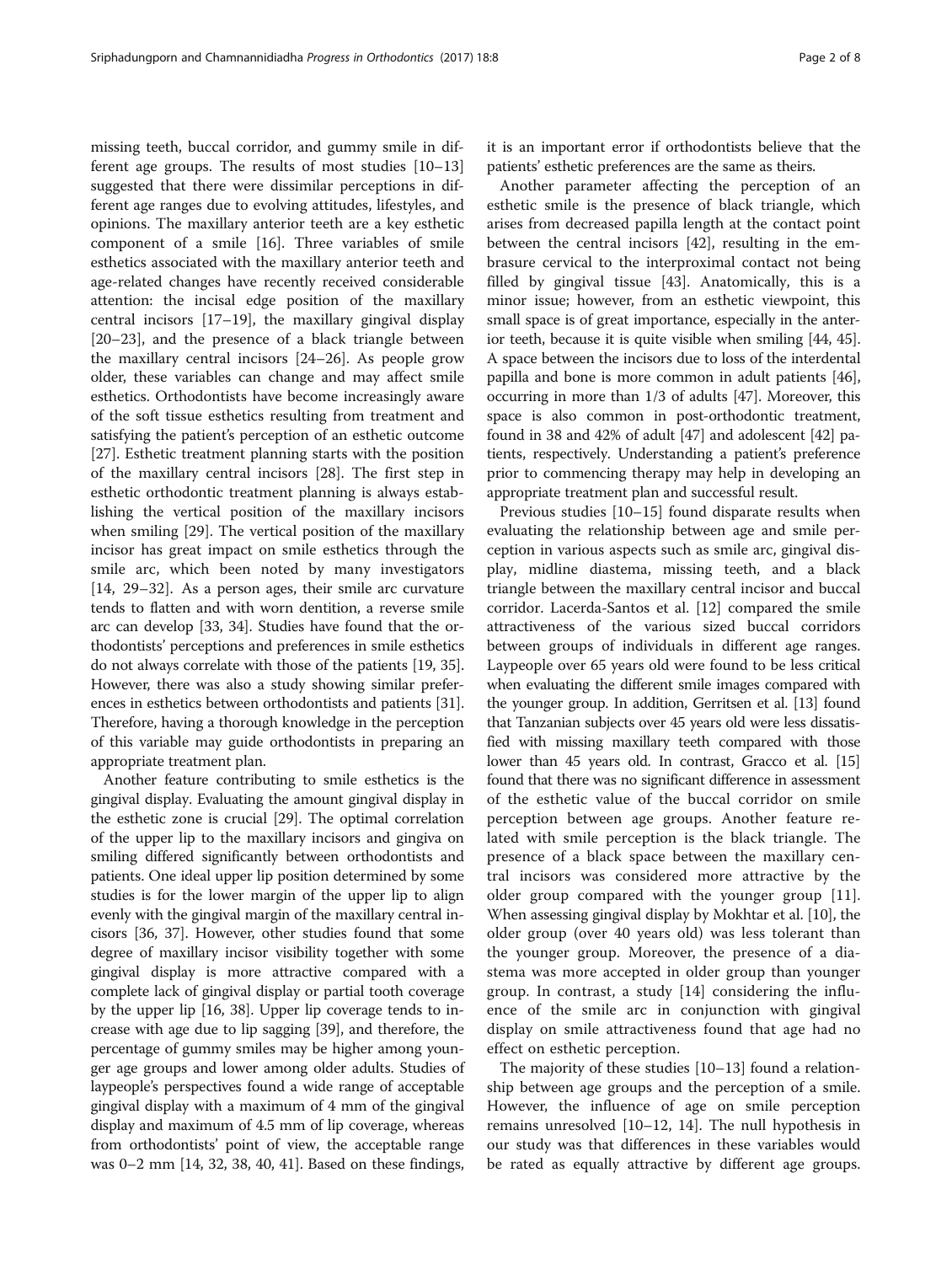Therefore, the aim of this study was to evaluate the influence of age on smile esthetic perception, using varying incisal edge positions of the maxillary central incisors, maxillary gingival display, and the presence of a black triangle between the maxillary central incisors.

## Methods

This study was approved by the Human Research Ethics Committee of the Faculty of Dentistry, Chulalongkorn University. Based on the results of a pilot study, a sample size calculation was performed using n4studies (Version 1.4.1) [\[48](#page-7-0)]. Using a significance level of alpha = 0.05 and the sample size was calculated to achieve 80% power. The sample size calculation indicated that 95 subjects were needed in each group.

The subjects were selected by purposive sampling. Twohundred and forty Thai laypeople living in Bangkok, Thailand, were asked to participate in this study. The subjects were categorized into two groups based on their generation: generation Y: 15–29 years old  $(n = 120)$  and generation X: 36–52 years old  $(n = 120)$ , as defined by Strauss and Howe [[49](#page-7-0), [50\]](#page-7-0). Each age group was comprised of 50% males and females. The participants were recruited from shopping malls, educational institutions, and offices. Dental professionals and dental students were excluded from this study.

## Photo album

The photo album used for evaluation consisted of three photo sets based on three variables: incisal edge position of the maxillary incisors, gingival display, and black triangle. Each set included six different photographs and one randomly selected repeated smile photograph to test reliability. The selected smile was a frontal view of a young adult Thai female. To minimize any distracting variables, other facial structures were excluded from the smile photographs. The smile features in the photographs were digitally altered into 18 photographs using Adobe Photoshop CS6 (Adobe Systems Inc., San Jose, CA). The photographs were manipulated to create a symmetrical image and adjusted using a ruler (present in the photograph) to represent the actual size of the patient's teeth. The modifications were intentionally created to demonstrate a smile esthetic discrepancy. The photographs were grouped into three sets, each representing an altered smile feature in various increments. The alterations were chosen following consultation with clinically experienced orthodontists and adopted from previous studies [[11](#page-6-0), [19](#page-7-0), [35](#page-7-0), [40](#page-7-0)].

Set 1: the incisal edge position of the maxillary central incisors Gingival margins of the central incisors and canines were equal, and the incisal edges of the central incisors were 0.5 mm inferior to the lateral incisors in the

reference image. The incisal edge position of the maxillary central incisors was adjusted incisally or gingivally using 0.5-mm increments, with the line between the gingival margin of the central incisors and canines serving as a reference plane. The maxillary central incisors were moved gingivally and incisally 0.5 and 0.5–2.0 mm, respectively (Table [1](#page-3-0) and Fig. [1\)](#page-3-0).

## Set 2: gingival display

The distance between the upper lip and gingival margin of the maxillary incisors was 0 mm in the reference image. The gingival display was altered using 2-mm increments by decreasing (−) the distance of the gingival margin between the maxillary incisors and upper lip by 2.0 and 4.0 mm and by increasing (+) the margin by 2.0, 4.0, and 6.0 mm (Fig. [2\)](#page-4-0).

## Set 3: black triangle between the maxillary central incisors

Black triangles of different sizes were created between the maxillary central incisors. This resulted in six photographs: the reference image with no black triangles and the other images with increasing sizes of black triangles, using 0.5-mm increments (0.5, 1, 1.5, 2, and 2.5 mm) (Fig. [3](#page-4-0)).

The photographs were printed on photographic paper to create a photo album. The photographs in each set were coded from 1 to 6. Photograph number 7 was identical to one randomly selected image in the set to assess reliability. The sets of photos were arranged according to set number; however, the photographs displaying the incremental changes were randomly arranged.

## **Questionnaires**

Questionnaires were distributed to the participants. The participants were asked to score the attractiveness of each smile image separately using a visual analog scale (VAS), graded from least attractive to most attractive. The questionnaire consisted of two parts:

- 1. Part 1 elicited demographic data of the participant to determine nationality, sex, and age.
- 2. Part 2 consisted of visual analog scales pages.

A 10-cm VAS was used for individual ratings. The left end (at zero) of the scale was labeled as least attractive and the right end (at the 10-cm range) was labeled as most attractive. Each participant was asked to mark along the VAS according to their perception of dental esthetics. Each mark on the VAS was measured with a caliper and recorded. The participants were requested to not directly compare the images. The time to evaluate each image was limited to 1 min.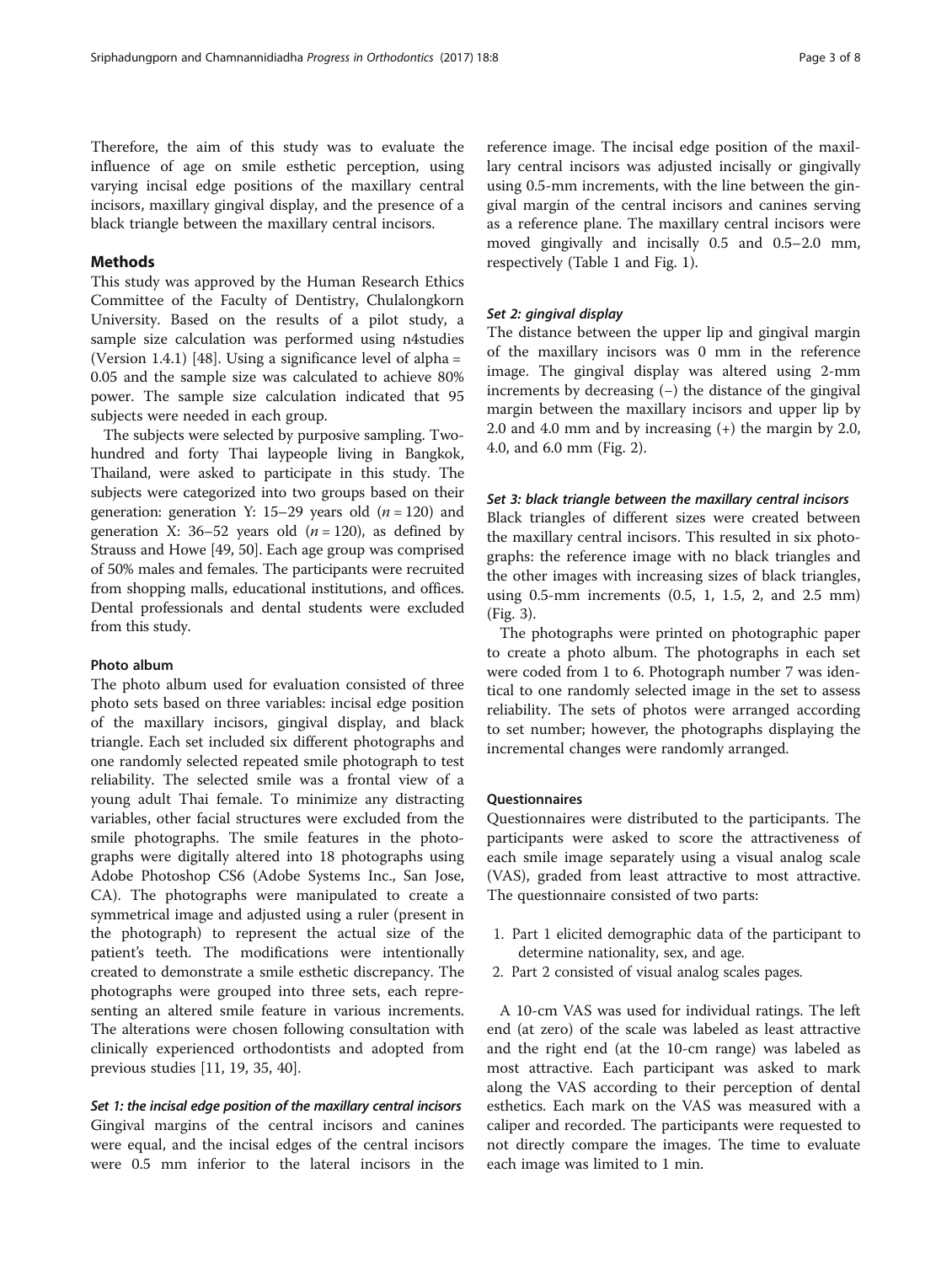The data was found to be not normally distributed using the Kolmogorov–Smirnov test. The differences in scores between photographs within a given set were evaluated using Friedman's test and the Wilcoxon signed-rank test for pair-wise comparisons. The differences in scoring between age groups were assessed using the Mann-Whitney U test. All tests were performed at a 0.05 significance level. To assess intraparticipant agreement, the intraclass correlation coefficient (ICC) was used to compare image scores.

## Results

Statistical analysis

The mean ages in the 15–29 year-old and 36–52 yearold groups were 22 and 43, respectively. The intraclass correlation coefficients for both participant groups were equal to or higher than 0.79, which indicated good reliability [[51](#page-7-0)].

There was no significant difference in esthetic scores between the male and female participants in either age group. Therefore, the data for the male and female participants in each age group were pooled and used for further analysis.

## The incisal edge position of the maxillary central incisors

There was no significant difference in scoring between the images either within or between age groups (Table [2\)](#page-5-0).

## Gingival display

In the younger group, −4 and +6 mm gingival displays were rated as the least attractive, whereas 0 and +2 mm gingival displays were perceived as the most attractive (Table [3](#page-5-0)). In the older group, deviations from −4 to +2 mm had no significant effect on scores, while a +6 mm gingival display was perceived as the least attractive. Comparison between age groups showed a significant difference for −4 to +2 mm gingival displays  $(p < 0.05)$ . The younger age group gave lower ratings for gingival displays of −4 and −2 mm compared with the older group. In contrast,  $0$  and  $+2$  mm gingival displays were given higher ratings in the younger group compared with those in the older group. However, excessive gingival display (+6 mm) was rated as the most unattractive in both groups.

## Black triangle between the maxillary central incisors

Evaluation of a black triangle tended to result in a lower score as the size of the space increased in both age groups; however, the older group gave higher scores compared with the younger group at the same space size (Table [4\)](#page-5-0). The images without a black triangle were rated as the most attractive, whereas the lowest scores were seen for the 2- and 2.5-mm black triangle images. Compared between age groups, there were no significant differences in scores of the absence of a black triangle and a small black triangle (0.5 mm). Increasing the size of the black triangles from 1 to 2.5 mm resulted in significant differences between the age groups; with the



Fig. 1 Altered incisal edge position of the maxillary central incisors in 0.5-mm increments. 1 0.5 mm intruded; 2 0 mm extruded; 3 0.5 mm extruded; 4 1.0 mm extruded; 5 1.5 mm extruded; and 6 2.0 mm extruded

<span id="page-3-0"></span>

| Adjusted vertical positions of the maxillary central incisors | Gingival margins of the maxillary central incisors | Central to lateral incisor edge leve |  |
|---------------------------------------------------------------|----------------------------------------------------|--------------------------------------|--|
| $(1)$ 0.5 mm intruded                                         | 0.5 mm above the canines                           | $0 \text{ mm}$                       |  |
| (2) 0 mm unaltered                                            | Equal with the canines                             | $0.5$ mm                             |  |
| (3) 0.5 mm extruded                                           | 0.5 mm below the canines                           | $1.0 \text{ mm}$                     |  |
| $(4)$ 1.0 mm extruded                                         | 1.0 mm below the canines                           | $1.5$ mm                             |  |
| (5) 1.5 mm extruded                                           | 1.5 mm below the canines                           | $2.0$ mm                             |  |
| (6) 2.0 mm extruded                                           | 2.0 mm below the canines                           | $2.5$ mm                             |  |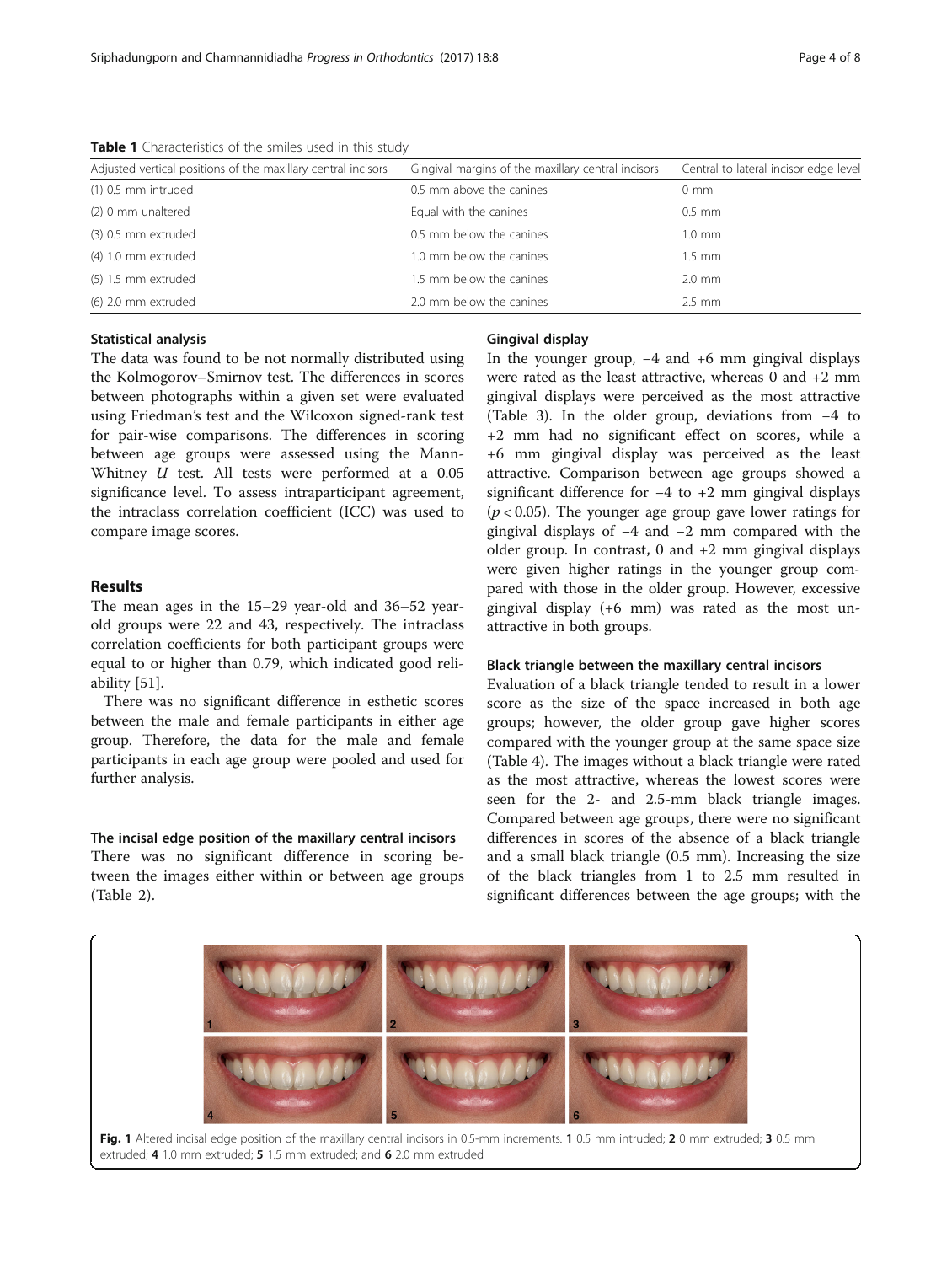<span id="page-4-0"></span>

older group being more tolerant of the size of black triangles ( $p < 0.05$ ).

## Discussion

This study evaluated the differences in smile esthetic perception between a younger and older age group. Our results indicated the presence of differences in perception between these groups. Based on these findings, the null hypothesis was rejected. Our study is the first to demonstrate the perception of the vertical position of the maxillary central incisors when smiling by different aged laypeople. We found no statistical difference in the participants' preference for vertical incisal edge position. Comparing the two age groups, age did not affect the perception of smiles when varying this variable. Both groups shared similar preferences when evaluating minor discrepancies in incisal edge positions of the maxillary central incisors at any level. This result was inconsistent with the study of Machado et al. [[19](#page-7-0)], who showed a preference for having a different vertical edge position between the central and lateral incisors among college students. The most attractive smiles for laypeople were smiles with a 1–2-mm central to lateral incisor edge level difference, whereas a study performed by King et al. [[52](#page-7-0)] noted this step was only 0.6 mm. These differences with our findings are probably because laypeople are not as sensitive to such minor discrepancies as orthodontists, as shown

by Machado et al. [\[19\]](#page-7-0). This study found that laypeople were more tolerant of minor discrepancies by ranking altered smiles with higher scores. King et al. [\[52\]](#page-7-0) also stated that orthodontists had a smaller range of acceptable altered maxillary central to lateral incisor edge levels compared with laypeople. Furthermore, in our study, it is possible that some participants liked both flat and consonant smiles.

The results of our study imply that minor discrepancies between maxillary central and lateral incisor edges have no influence on laypeople's perception. This is probably because the discrepancies were symmetrical, as asymmetrical discrepancies strongly affected their perception in a previous study [\[35](#page-7-0), [53\]](#page-7-0). Even a slight incisal edge discrepancy of 0.5 mm between the maxillary central incisors was considered as unattractive by laypeople and orthodontists [[35](#page-7-0)]. This may indicate that as long as the maxillary central incisors are symmetrical, minor vertical position differences between the maxillary central and lateral incisors do not always need to be treated. Thus, orthodontists should not make these decisions alone; the patients should also participate to establish an appropriate treatment plan, as many studies [[19, 35](#page-7-0), [38, 40](#page-7-0), [41, 53](#page-7-0)] concluded that orthodontists are more observant in detecting deviations from ideal positions. Thus, their decisions might be based on excessive concern and lead to unnecessary treatment.

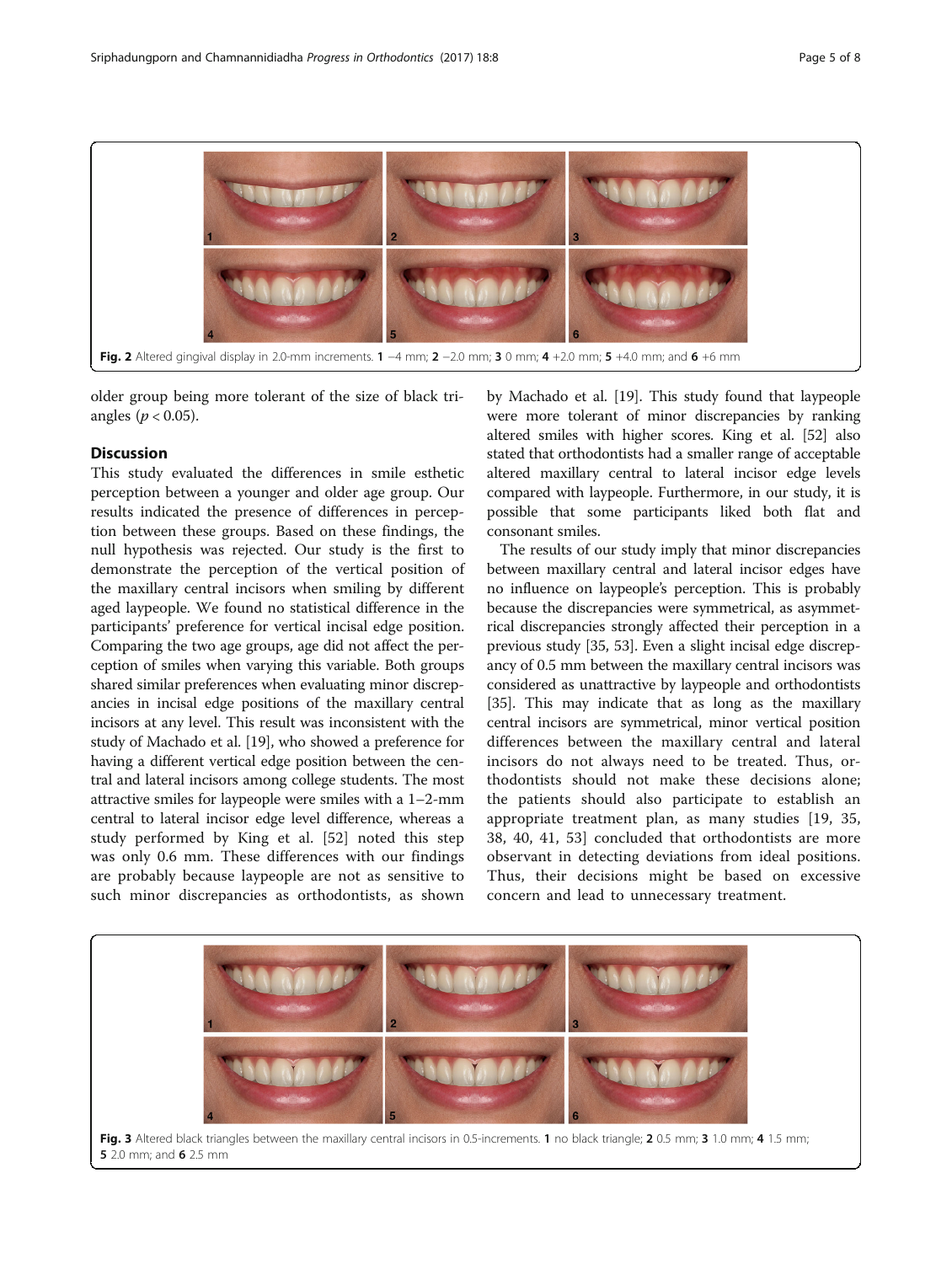<span id="page-5-0"></span>Table 2 Photograph ratings by age group of altered incisal edge positions of the maxillary central incisors

| Central-lateral<br>incisor edge<br>level (mm) | Age groups      |      |                     |                 |           |                     | p value  |
|-----------------------------------------------|-----------------|------|---------------------|-----------------|-----------|---------------------|----------|
|                                               | 15-29 years old |      |                     | 36-52 years old |           |                     |          |
|                                               | Mean            | .SD  | Result <sup>a</sup> | Mean            | <b>SD</b> | Result <sup>a</sup> |          |
| Image $1(0)$                                  | 6.80            | 1.88 | A                   | 6.69            | 1.67      | A                   | 0.454 NS |
| Image 2 (0.5)                                 | 6.90            | 1.57 | A                   | 6.96            | 1.65      | A                   | 0.322 NS |
| Image $3(1)$                                  | 6.98            | 1.80 | A                   | 6.77            | 1.63      | A                   | 0.192 NS |
| Image $4(1.5)$                                | 7.04            | 1.72 | A                   | 6.78            | 1.54      | A                   | 0.132 NS |
| Image $5(2)$                                  | 6.74            | 1.85 | A                   | 6.79            | 1.87      | A                   | 0.964 NS |
| Image $6(2.5)$                                | 6.89            | 1.92 | A                   | 6.83            | 1.76      | A                   | 0.549 NS |

NS not significant

<sup>a</sup>In each age group, scores of the images with the same letter were not significantly different

When considering the maxillary gingival display, a disagreement in smile attractiveness was found between age groups. The younger group rated a gingival display of 0–2 mm as the most attractive. This finding corresponds with the study of Hunt et al. [[54\]](#page-7-0) and Geron et al. [[55](#page-7-0)], with the latter stating that some gingival display is often esthetically appealing because it corresponds with a more youthful appearance.

The tendency in the younger group was that increased upper lip coverage of the teeth resulted in a more unattractive smile. This perception was probably caused by the assumption that upper lip coverage is a sign of aging [[39\]](#page-7-0). In the older group, upper lip coverage was preferred, as this is prone to occur at their age. These different esthetic perceptions might be explained by the form concept [\[56](#page-7-0)], which states that the more an individual experiences certain smile appearances, the more likely they are to perceive it as being normal. Another possible reason was that adults' teeth tend to have more defects such as black triangles, spacing, crowding, or restorations. Excessive tooth exposure may thus reveal what they would rather conceal. These findings for the younger group are

Table 3 Photograph ratings by age group of altered gingival display

| Gingival<br>display<br>(mm) | Age groups      | p value |                     |                 |           |                     |           |
|-----------------------------|-----------------|---------|---------------------|-----------------|-----------|---------------------|-----------|
|                             | 15-29 years old |         |                     | 36-52 years old |           |                     |           |
|                             | Mean            | SD      | Result <sup>a</sup> | Mean            | <b>SD</b> | Result <sup>a</sup> |           |
| Image $1(-4)$               | 2.93            | 1.67    | Α                   | 5.90            | 1.96      | А                   | $0.000**$ |
| Image $2(-2)$               | 3.86            | 1.38    | B                   | 5.89            | 1.80      | А                   | $0.000**$ |
| Image $3(0)$                | 6.88            | 1.42    | C                   | 5.81            | 1.61      | Α                   | $0.000**$ |
| Image $4 (+2)$              | 7.40            | 1.36    | C                   | 5.78            | 1.59      | Α                   | $0.000**$ |
| Image $5 (+4)$              | 4.74            | 1.71    | B                   | 4.64            | 1.46      | B                   | 0.532 NS  |
| Image $6 (+6)$              | 2.98            | 1.96    | Α                   | 2.94            | 1.49      | C                   | 0.882 NS  |

NS not significant<br>\*\*Statistical differences between age groups ( $p < 0.05$ )

Table 4 Photograph ratings by age group of altered black triangles

| <b>Black</b><br>triangle<br>(mm) | Age groups      | $p$ value |                     |                 |           |                     |            |
|----------------------------------|-----------------|-----------|---------------------|-----------------|-----------|---------------------|------------|
|                                  | 15-29 years old |           |                     | 36-52 years old |           |                     |            |
|                                  | Mean            | <b>SD</b> | Result <sup>a</sup> | Mean            | <b>SD</b> | Result <sup>a</sup> |            |
| Image $1(0)$                     | 7.05            | 2.23      | A                   | 7.24            | 1.79      | А                   | 0.805 NS   |
| Image 2 (0.5)                    | 5.53            | 2.46      | B                   | 6.13            | 1.86      | B                   | 0.058 NS   |
| Image $3(1)$                     | 4.59            | 2.22      | $\subset$           | 5.36            | 1.89      | $\subset$           | $0.002**$  |
| Image 4 (1.5)                    | 4.28            | 2.22      | $\subset$           | 5.02            | 2.00      | C                   | $0.002**$  |
| Image $5(2)$                     | 3.38            | 2.25      | D                   | 4.32            | 2.00      | D                   | $0.000**$  |
| Image 6 (2.5)                    | 2.98            | 2.26      | D                   | 3.87            | 2.07      | D                   | $0.001***$ |
|                                  |                 |           |                     |                 |           |                     |            |

NS not significant  $*$ Statistical differences between age groups ( $p < 0.05$ ) <sup>a</sup>ln each age group, scores of the images with the same letter were not significantly different

inconsistent with those of Ioi et al. [\[5](#page-6-0)] who reported that young laypeople preferred a smile with tooth coverage by the upper lip. These findings might be related to ethnic and social differences in smile preference.

Although gummy smiles may be more common among younger age groups [[57\]](#page-7-0) and less common among older adults [[58\]](#page-7-0), it is noteworthy that excessive gingival display (6 mm) was not tolerated by either age group. Increasing gingival display from 4 to 6 mm significantly impacted attractiveness, with rating scores decreasing by 37%. These results coincided with those of Kokich et al. [\[40](#page-7-0)] and Ker et al. [[7](#page-6-0)], which noted that laypeople were tolerant of a gummy smile up to 4 mm.

Ioi at al. [[5](#page-6-0)] reported that both Asian adolescences and adults showed a threshold of acceptability for upper incisor coverage of 0–5 mm in males and 0–2 mm in females. In contrast, our study found that adults accepted upper lip coverage as well as a gummy smile of up to 4 mm. In contrast, adolescents and young adults rated upper lip coverage as unattractive at any level. The perception of a pleasing smile remains individually subjective and culturally dependent.

Multiple [[16, 36, 37, 54\]](#page-7-0) suggest that the ideal upper lip position when smiling should align evenly or deviate up to 2 mm from the gingival margin of the upper incisors. Thus, orthodontists tend to treat patients from a more academic perspective rather than a subjective one. Studies have shown that orthodontists are more sensitive to a gummy smile compared with laypeople [[14, 40, 59](#page-7-0)]. To ensure patient satisfaction with treatment results, making a joint decision between the orthodontist and the patient before the start of the treatment is crucial.

The results of both groups concerning the esthetic effect of black triangles between the maxillary central incisors were similar, i.e., the larger the black triangle, the lower the images were rated. Thus, it is not surprising that in both groups, the absence of a black triangle was considered the most pleasing. However, the presence of a

<sup>&</sup>lt;sup>a</sup>In each age group, scores of the images with the same letter were not significantly different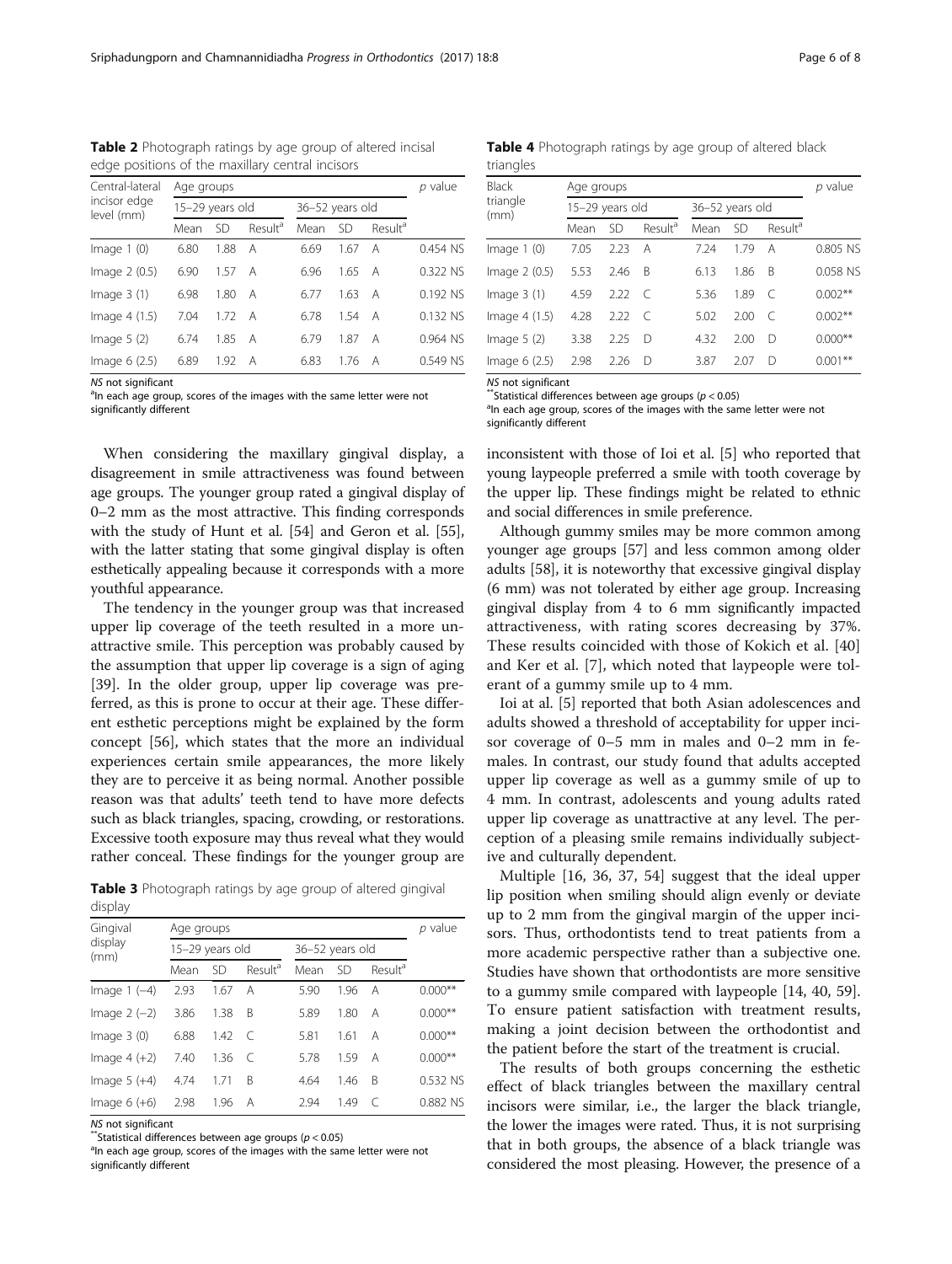<span id="page-6-0"></span>very small space (0.5 mm) was likely acceptable because it is too small to affect the perception of laypeople at any age.

Pithon et al. [11] found no significant difference between black space esthetic scores in groups 15–19 and 35–44 years old. However, in our study, the score of images presenting a 1–2.5-mm black triangle was significantly different between age groups. The older group gave higher scores for all images. These findings indicate that the older group was more tolerant of having a black triangle compared with the younger group. This is probably because black triangles are more common in the adult population, as aging leads to a reduction in interdental papilla height [\[60](#page-7-0)]. Thus, older individuals are likely to be more tolerant of this appearance.

We assumed that esthetic scores ranging from 0 to 5 denoted unattractive smiles and scores higher than 5 denoted attractive smiles. Based on this assumption, a 0.5-mm black triangle represented the threshold of acceptability in the younger group, whereas in the older group, 1.5 mm was the limit of acceptability. The presence of 2–2.5-mm black triangles resulted in the lowest scores in both groups. These results indicated that the participants in our study were slightly more sensitive to black triangles compared with laypeople in the study of Kokich et al. [\[40](#page-7-0)], who found that laypeople could detect a 3-mm open gingival embrasure. This difference may reflect that esthetic perception gradually changes over time. However, the patient must be informed prior to treatment of the possibility of this space being created at the end of orthodontic treatment, and the orthodontist should avoid creating this defect. To avoid unnecessary treatment, small discrepancies could be left in some cases, particularly in older patients.

In addition to the presence of a black triangle between the upper central incisors affecting the smile perception, black triangles can be found between other anterior teeth, which also might affect the esthetics. A comparison of these variables is suggested in future studies.

## Conclusions

Age has an impact on the perception of smile esthetics in terms of maxillary gingival display and the presence of a black triangle between the maxillary central incisors, but not of the incisal edge position of the maxillary central incisors. An ideal smile based on academic considerations may not be perceived as the most attractive by laypeople. Due to the variation in esthetic perception by each person, participation between orthodontists and patients for decision-making and treatment planning is crucial to generate successful results.

#### Abbreviations

ANOVA: Analysis of variance; ICC: Intraclass correlation coefficient; VAS: Visual analog scale

#### Acknowledgements

The authors are grateful to Prof. Vincent Everts, Dr. Kevin Tompkins and Ruben Pauwels for their valuable comments on the manuscript. The study was supported by a Faculty Research Grant (DRF 59013), Faculty of Dentistry, Chulalongkorn University, for 2015 research project.

## Funding

The study was supported by a Faculty Research Grant (DRF 59013), Faculty of Dentistry, Chulalongkorn University.

#### Availability of data and materials

Data will not be shared due to the use of data in the future research closely related to the original project.

## Competing interests

The authors declare that they have no competing interests.

## Consent for publication

Not applicable.

## Authors' contributions

CH was responsible for the literature search, photo albums, and questionnaire construction, data collection, data analysis, data interpretation, and drafting the manuscript. NC conceived the idea for the study, participated in its design and coordination, and provided the feedback on the revisions to the manuscript. Both authors read and approved the final manuscript.

#### Ethics approval and consent to participate

The study protocol was approved by the Human Research Ethics Committee of the Faculty of Dentistry, Chulalongkorn University (HREC-DCU 2015-094).

## Received: 19 October 2016 Accepted: 27 February 2017 Published online: 20 March 2017

## References

- 1. Proffit WR, Sarver DM, Ackerman JL. Diagnosis and treatment planning. In: Proffit WR, Fields HW, Sarver DM, editors. Contemporary orthodontics. 4th ed. St. Louis: Mosby Elsevier; 2007. p. 167–233.
- 2. Kiyak HA. Does orthodontic treatment affect patients' quality of life? J Dent Educ. 2008;72(8):886–94.
- 3. Flores-Mir C, Silva E, Barriga MI, Lagravere MO, Major PW. Lay person's perception of smile aesthetics in dental and facial views. J Orthod. 2004;31(3):204–9.
- 4. McLeod C, Fields HW, Hechter F, Wiltshire W, Rody W, Christensen J. Esthetics and smile characteristics evaluated by laypersons. Angle Orthod. 2011;81(2):198–205.
- 5. Ioi H, Kang S, Shimomura T, Kim SS, Park SB, Son WS, et al. Effects of vertical positions of anterior teeth on smile esthetics in Japanese and Korean orthodontists and orthodontic patients. J Esthet Restor Dent. 2013;25(4):274–82.
- 6. Russello S. The impact of media exposure on self-esteem and body satisfaction in men and women. J Interdisciplinary Undergrad Res. 2013;1(1):1–12.
- 7. Ker AJ, Chan R, Fields HW, Beck M, Rosenstiel S. Esthetics and smile characteristics from the layperson's perspective: a computer-based survey study. J Am Dent Assoc. 2008;139(10):1318–27.
- 8. Patnaik VVG, Singla R, Bala S. Anatomy of 'A beautiful face and smile'. J Anat Soc India. 2003;52:74–80.
- 9. Tüzgiray YB, Kaya B. Factors affecting smile esthetics. Turk J Orthod. 2013;26(1):58–64.
- 10. Mokhtar HA, Abuljadayel LW, Al-Ali RM, Yousef M. The perception of smile attractiveness among Saudi population. Clin Cosmet Investig Dent. 2015;7:17–23.
- 11. Pithon MM, Bastos GW, Miranda NS, Sampaio T, Ribeiro TP, Nascimento LE, et al. Esthetic perception of black spaces between maxillary central incisors by different age groups. Am J Orthod Dentofacial Orthop. 2013;143(3):371–5.
- 12. Lacerda-Santos R, Pereira TB, Pithon MM. Esthetic perception of the buccal corridor in different facial types by laypersons of different ages. Biosci J. 2015;31(4):1283–90.